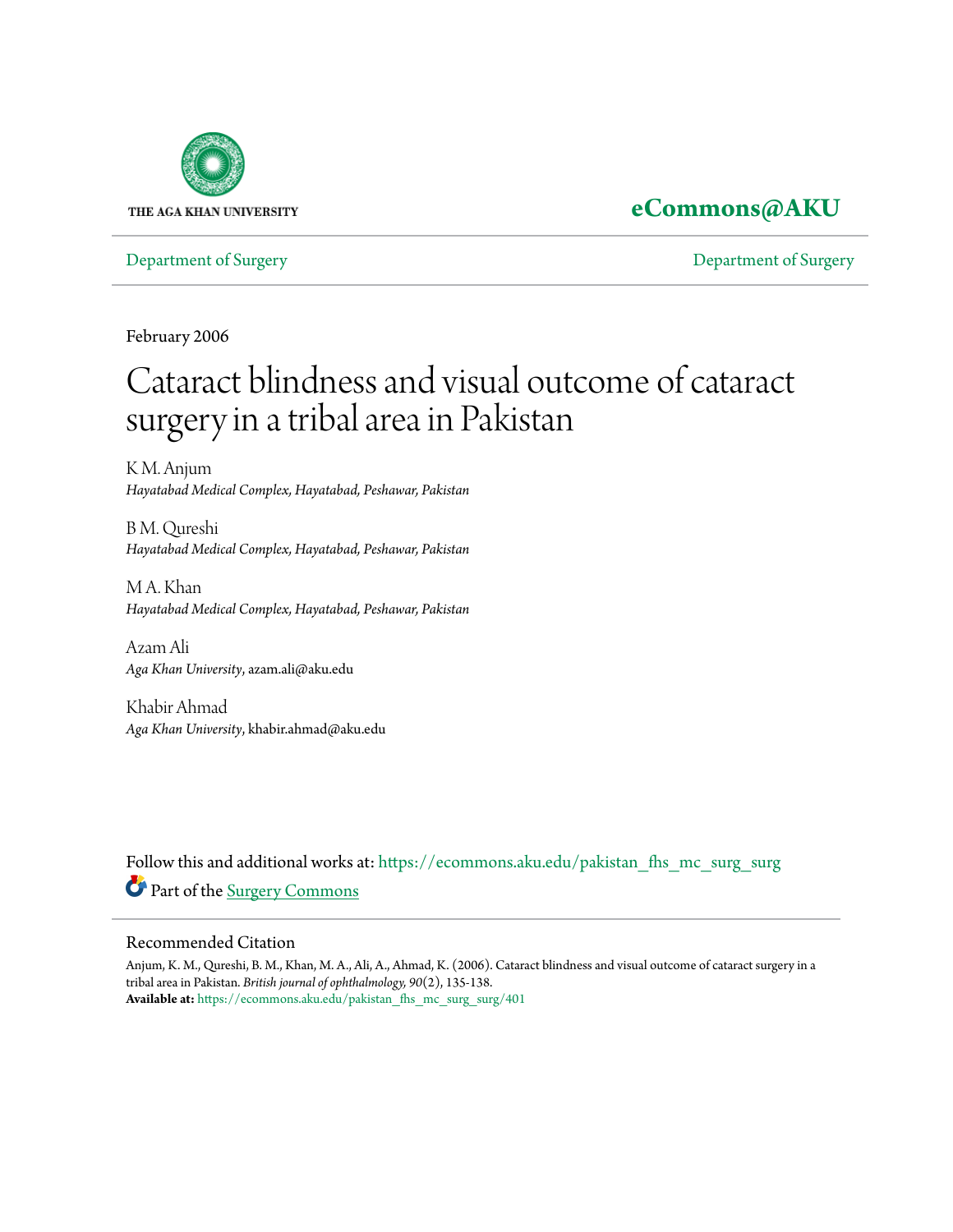## Cataract blindness and visual outcome of cataract surgery in a tribal area in Pakistan

#### K M Anjum, M B Qureshi, M A Khan, N Jan, A Ali, K Ahmad, M D Khan

.............................................................................................................................. .

Br J Ophthalmol 2006;90:135–138. doi: 10.1136/bjo.2005.078527

Aim: To estimate the rates of cataract blindness and cataract surgical coverage and to assess the visual outcome of cataract surgery among individuals aged  $\geq 50$  years in Orakzai Agency, Pakistan.

See end of article for authors' affiliations .......................

Correspondence to: Mohammad Babar Qureshi, Pakistan Institute of Community Ophthalmology, Hayatabad Medical Complex, Hayatabad, Peshawar, Pakistan; pico@ pes.comsats.net.pk

Accepted for publication 1 September 2005 .......................

Methods: 1600 individuals aged  $\geq 50$  years were selected using probability proportional to size sampling. The main outcome measure was bilateral cataract blindness which was defined as visual acuity of <3/60 in the better eye with best available correction and with obvious central lens opacities/absence of red reflex in both eyes.

Results: A total of 1549 people were examined; the coverage rate was 96.8%. Of individuals who were examined, 958 (61.8%) were men. The overall prevalence of bilateral cataract blindness was 4.8% (95% CI: 3.8% to 5.9%). Women had a 2.1-fold greater prevalence of bilateral cataract blindness than men  $(7.1\%~(5.0\%~to~9.2\%)$  v 3.4%  $(2.3\%~to~4.6\%)$ ; p = <0.0001). However, cataract surgical coverage rates were lower for women than men. The overall quality of previous cataract surgery was poor: 43.1% eyes with cataract surgery had VA <6/60. 73.3% people with bilateral cataract blindness reported they could not undergo cataract surgery because they were too poor to afford its cost.

Conclusion: The unacceptably high rates of cataract blindness and poor affordability and visual outcome of cataract surgery calls for the establishment, in the agency, of static cataract surgical services that are high quality, affordable, and gender sensitive.

diaract remains the leading cause of blindness world-<br>wide, accounting for nearly half (47.8% or 17.7 million)<br>of all blindness cases.<sup>1</sup> About 85% of the world's wide, accounting for nearly half (47.8% or 17.7 million) cataract blind people live in developing countries where availability of or access to cataract services is poor. Where services are available, there are concerns that they are often of poor quality.2 Pakistan, with a population of around 154 million people, is the sixth most populous country in the world and its population is expected to double by 2035. Cataract is a public health problem in the country. The National Blindness Prevalence Survey conducted during 1987–90 estimated that 1.78% people in Pakistan were blind (visual acuity in the better eye less than 3/60 with best correction), 66% of cases caused by cataract.<sup>3</sup> Although cataract services have grown substantially in Pakistan in past 10 years,<sup>4</sup> many parts of the country still do not have these services. One such area is the Orakzai Agency, one of the seven federally administered tribal areas, or agencies as they are called. The agencies (Bajaur, Mohmand, Orakzai, Khyber, Kurram, North Waziristan, and South Waziristan) in the mountainous region that flanks the country's border with Afghanistan, were created by the British colonialists as a buffer zone between the then undivided India and Afghanistan and thus still have a unique set of draconian laws called the Frontier Crimes Regulations (FCR). These laws were introduced by the British colonialists in 1901 to suppress resistance from the native Pakhtoons.<sup>5</sup> Pakistan's federal laws do not apply in the tribal region<sup>6</sup>; and residents of the agencies still don't have the right of political association. Spread over an area of 27 220 square kilometres, the trial area has a total population of around 3.2 million. But more than a century of lack of investment in human development means poor access to education (only 1% of the female population is able to read) and health, including cataract services. Orakzai Agency has a total population of 225 441 people. However, most of the surgeries performed are in eye camps, or in charity hospitals situated around several

hundred kilometres away from the agency. Recently Pakistan Institute of Community Ophthalmology (PICO), Peshawar, Pakistan, with the assistance of Sight Savers International (SSI), planned to build an eye surgical unit at the agency headquarter hospital at Ghiljo. To provide baseline data for better planning of cataract services in Orakzai Agency, we conducted a study to estimate the rates of cataract blindness and cataract surgical coverage and to assess the visual outcome of cataract surgery among individuals aged >50 years in the agency.

#### METHODS AND MATERIALS

According to Pakistan's population census of 1998, 27 052 (12%) of 225 441 people living in Orakzai Agency were aged  $\geq$ 50 years.<sup>1</sup> For calculation of sample size for cluster random sampling, we assumed the prevalence of bilateral cataract blindness in the agency to be 4% because of poor access to cataract services. We specified a precision level of plus or minus 30% of the expected prevalence (4.0%), a confidence level of 95% and a design effect of 1.5. We calculated a sample size of 1454 subjects and then adjusted it for a possible non-response rate of 10%. The number of subjects needed was 1600. We planned to select a total of 32 clusters, each of which consisted of 50 individuals.

A list of villages/settlements in the agency with their respective populations was generated. A column of the cumulative population of villages was added. Then a sample of 32 clusters was selected using probability proportional to the size of the population. More details of sampling methodology are provided in a manual developed by the World Health Organization.<sup>7</sup>

A team comprising an ophthalmologist and two ophthalmic technicians and two female health workers examined the

Abbreviations: CSC, cataract surgical coverage; IOL, intraocular lens; RACSS, Rapid Assessment of Cataract Surgical Services; VA, visual acuity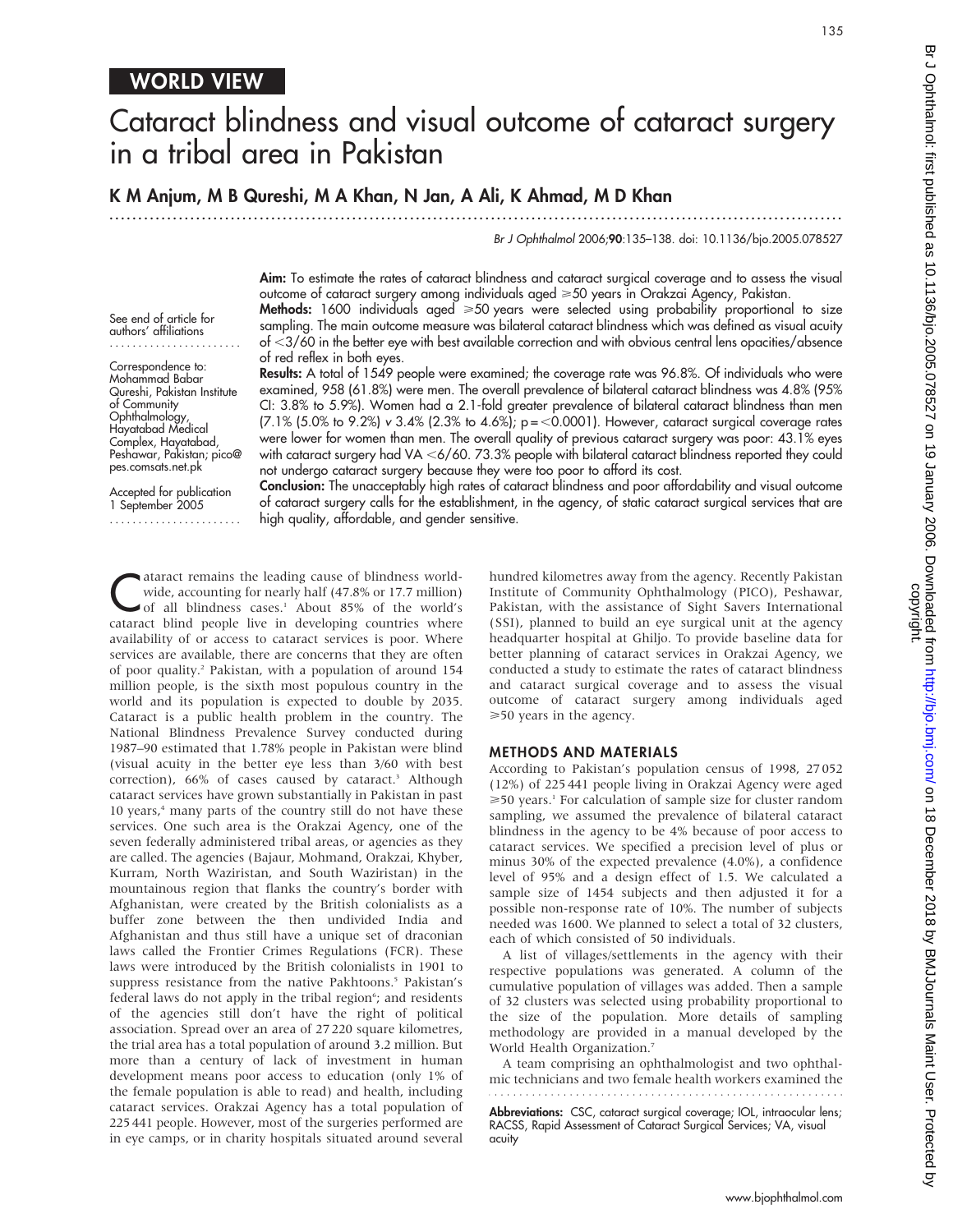Table 1 Age-sex distribution of individuals aged 50 years and older in Orakzai Agency, Pakistan ( $n = 1549$ )

| Age group (years) | Male $(n = 958)$ | Female $(n = 591)$ | Total $(n = 1549)$ |  |
|-------------------|------------------|--------------------|--------------------|--|
| $50 - 59$         | 355 (37.1%)      | 293 (49.6%)        | 648 (41.8%)        |  |
| $60 - 69$         | 495 (51.7%)      | 243 (41.1%)        | 738 (47.6%)        |  |
| $70 - 79$         | 99 (10.3%)       | 41 (6.9%)          | 140 (9.0%)         |  |
| $\geq 80$         | $9(0.9\%)$       | 14(2.4%)           | 23(1.5%)           |  |

Table 2 Prevalence of bilateral cataract blindness among individuals aged 50 years and older in Orakzai Agency, Pakistan

| Age group<br>(years) | Men | Cataract<br>$blind$ (%) | Women | Cataract<br>$blind$ (%) | All  | Cataract<br>$blind$ (%) |
|----------------------|-----|-------------------------|-------|-------------------------|------|-------------------------|
| $50 - 59$            | 355 | 1(0.3)                  | 293   | 0(0.0)                  | 648  | 1(0.2)                  |
| $60 - 69$            | 495 | 15(3.0)                 | 243   | 21(8.6)                 | 738  | 36(4.9)                 |
| $70 - 79$            | 99  | 16(16.2)                | 41    | 15 (36.6)               | 140  | 31(22.1)                |
| $\geq 80$            | 9   | 1(11.1)                 | 14    | 7(50.0)                 | 23   | 8(34.8)                 |
| Total                | 958 | 33(3.4)                 | 591   | 42(7.1)                 | 1549 | 75(4.8)                 |

subjects. Female staff were included to examine females in order to reduce the likelihood that females would refuse to be examined. A total of 50 people aged  $\geq 50$  years (a cluster) were examined each day. They were notified a day before the scheduled examination. If an eligible person could not be examined despite three house visits, information about his/ her visual status was collected from his/her relatives/ neighbours. A proforma, which had been used in many rapid assessments of cataract surgical services in several countries, was used to collect data on age, sex, visual acuity, lens status, barriers to the uptake of cataract surgery, and place and outcome of previous cataract surgery.

The detailed methodology of Rapid Assessment of Cataract Surgical Services (RACSS) has been described elsewhere.<sup>8-15</sup> Briefly, visual acuity was measured at each household in full daylight using the tumbling ''E'' card. Individuals having visual acuity (VA)  $\langle 3/60$  in either eye with best available correction were referred to the ophthalmologist for a detailed assessment in a central examination site in each cluster. Lens examination of the subject with VA  $\lt$ 3/60 in the better eye with best available correction, was performed by the ophthalmologist. Lens status (normal, cataract, aphakia, pseudophakia, or could not be viewed) was assessed by distant direct ophthalmoscopy with undilated pupil in the dark. Our main outcome measure was bilateral cataract blindness, which was defined as visual acuity of  $\leq$ 3/60 in the better eye with best available correction and with obvious central lens opacities/absence of red reflex in both eyes. Individuals found bilaterally blind due to cataract were asked to identify the reason that they had not been operated so far. Data entry and analysis were done using a special RACSS software.7 Cataract surgical coverage (CSC) for people was

Table 3 Cataract surgical coverage (CSC) for people and for eyes among individuals aged 50 years and older in Orakzai Agency, Pakistan

| Sex    | Individuals<br>examined | CSC for person | CSC for eyes |
|--------|-------------------------|----------------|--------------|
| Male   | 958                     | 68.9%          | 49.5%        |
| Female | 591                     | 51.6%          | 41.3%        |
| Total  | 1.549                   | 60.9%          | 46.0%        |

calculated using the following formula: CSC (people) =  $(x +$  $y/x + y + z$   $\times$  100, where  $x =$  number of people with (pseudo)aphakia in one eye and operable cataract in the other;  $y =$  number of people with bilateral (pseudo)aphakia; and  $z =$  number of people with bilateral operable cataract. CSC for eyes was calculated using the following formula: CSC (eyes) =  $(a/a + b) \times 100$ , where a = number of (pseudo)aphakic eyes and  $b =$  number of eyes with operable cataract.

#### RESULTS

Sixteen hundred people aged  $\geq 50$  years were eligible to be examined. Fifty one individuals were absent. Of 1549 individuals who were present, no one refused the examination. Of these, 958 (61.8%) were men and 591 (38.2%) women (table 1). The prevalence of bilateral blindness was 5.9% (95% CI: 4.7% to 7.0%) and that of bilateral cataract blindness was 4.8% (95% CI: 3.8% to 5.9%); 82.4% (75/91) of all blind cases were caused by cataract. Women had a 2.1-fold greater prevalence of cataract blindness than men (7.1% (5.0 to 9.2)  $\nu$  3.4% (2.3 to 4.6);  $p = \langle 0.0001 \rangle$  (table 2). The overall prevalence of unilateral blindness caused by cataract was 6.8% (95% CI: 5.5% to 8.1%) to 7.5% ( 95% CI: 5.8% to 9.2%) among men and 5.8% ( 95% CI: 3.9% to 7.6%) among women. Overall, women had a higher burden of cataract blind eyes compared with men (10.0% (118/1182) v 7.2% (138/1916)). The CSC for people with bilateral cataract blindness (VA  $\leq$ 3/ 60) was 60.9%–68.9% for men v 51.6% for women, while the cataract surgical coverage for eyes was 46.0%–49.5% for men's eyes and 41.3% for women' eyes (table 3). A total of 75

| <b>Table 4</b> Self reported barriers to cataract surgery<br>among individuals with bilateral cataract blindness<br>$(n = 75)$ in Orakzai Agency, Pakistan |            |  |  |
|------------------------------------------------------------------------------------------------------------------------------------------------------------|------------|--|--|
| <b>Primary barrier</b>                                                                                                                                     | Number (%) |  |  |
| Cost of surgery                                                                                                                                            | 55 (73.3)  |  |  |
| Cataract is not yet mature                                                                                                                                 | 8(10.7)    |  |  |
| Fear of surgery                                                                                                                                            | 5(6.7)     |  |  |
| Need not felt                                                                                                                                              | 5(6.7)     |  |  |
| Unawareness of cataract                                                                                                                                    | 1(1.3)     |  |  |
| No one to accompany                                                                                                                                        | 1(1.3)     |  |  |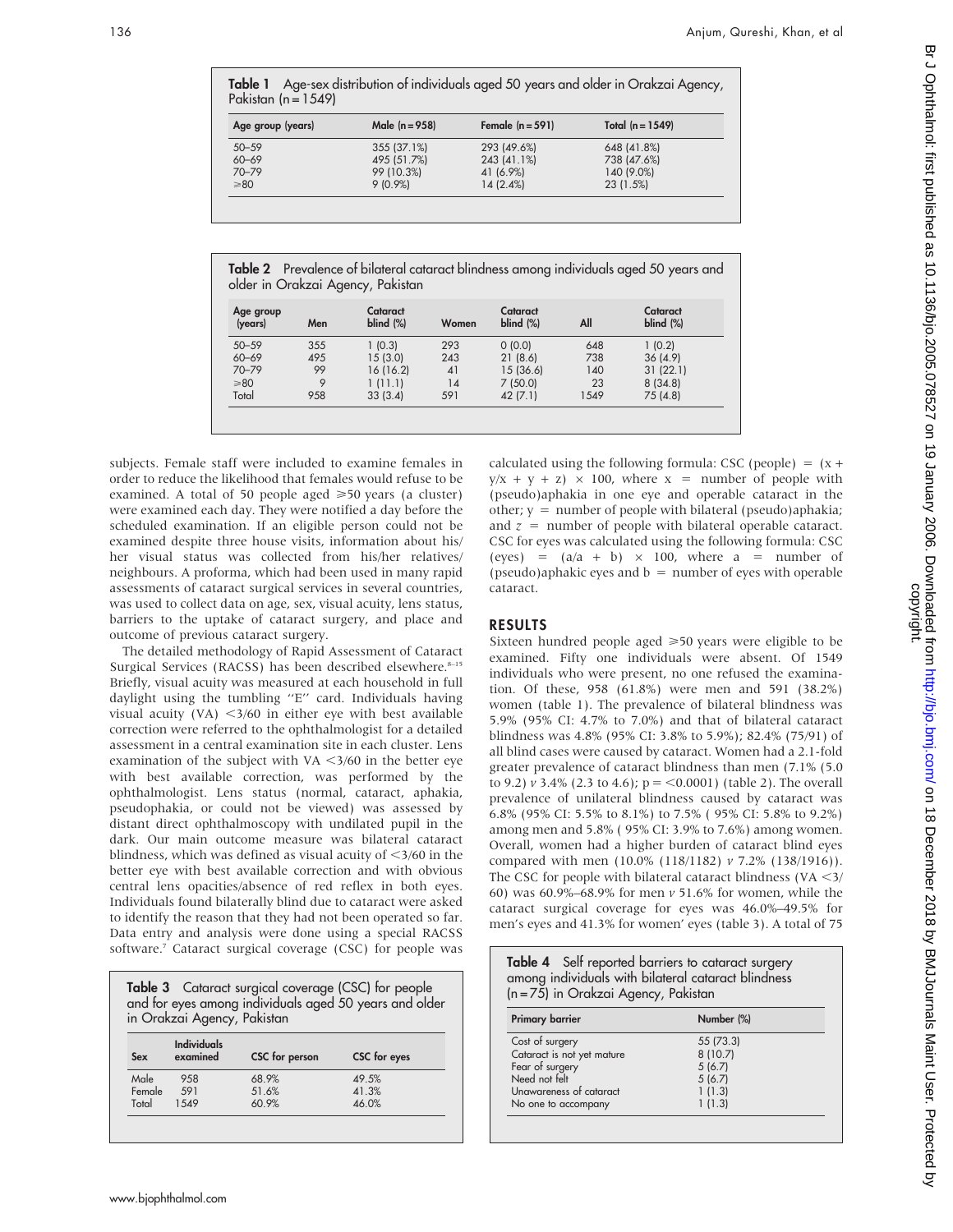| Age group<br>(years) | Eyes, men | Pseudophakic/<br>aphakic eyes (%) | Eyes, women | Pseudophakic/<br>aphakic eyes (%) | All  | Pseudophakic/<br>aphakic eyes (%) |
|----------------------|-----------|-----------------------------------|-------------|-----------------------------------|------|-----------------------------------|
| $50 - 59$            | 710       | 4(0.6)                            | 586         | 6(1.0)                            | 1296 | 10(0.8)                           |
| $60 - 69$            | 990       | 72 (7.3)                          | 486         | 56 (11.5)                         | 1476 | 128(8.7)                          |
| $70 - 79$            | 198       | 51(25.8)                          | 82          | 14(17.1)                          | 280  | 65(23.2)                          |
| $\geq 80$            | 18        | 8(44.4)                           | 28          | 7(25.0)                           | 46   | 15(32.6)                          |
| Total                | 1916      | 135(7.0)                          | 1182        | 83 (7.0)                          | 3098 | 218 (7.0)                         |

individuals had bilateral cataract blindness. The majority (73.3%) of them said they had not been operated so far because they could not afford the cost of surgery (table 4). Other reasons included ''cataract is not yet mature (10.7%),'' fear of surgery (6.7%), ''old age, need not felt (6.7%).''

Two hundred and eighteen cataract surgeries had been performed on the selected subjects; 135 surgeries (61.9%) were on men (table 5). They had been performed in charity hospitals (49.5%), eye camps (38.1%), public hospitals (4.1%), and private hospitals (0.9%). A total of 133 (61.0%) surgeries were on men. The overall quality of previous cataract surgery in the agency was poor (table 6). Only 5.5% had a good outcome (6/6–6/18) while 51.4% and 43.1% had borderline ( $\leq 6/18 - 6/60$ ) and poor ( $\leq 6/60$ ) outcomes, respectively. Although the majority of surgeries (121/218 or 55.5%) were non-intraocular lens (IOL), they were more likely to be associated with poorer outcome compared with IOL surgery. In non-IOL surgeries, 0%, 33.1%, and 66.9% were in good, borderline, and poor categories, respectively. In the IOL group, 12.4%, 74.2%, and 13.4% were in the good, borderline, and poor categories, respectively.

#### **DISCUSSION**

This study highlights the high prevalence of cataract blindness as a result of lack of cataract surgery services in one of the most underdeveloped areas of Pakistan. It also highlights the poor outcome of cataract surgery that is offered to the residents of the agency in camps or hospitals elsewhere.

The prevalence of bilateral cataract blindness (VA  $\leq$ 3/60) among people aged  $\geq 50$  years was 4.8% (95% CI: 3.8% to 5.9%), which is one of the highest reported in recent studies conducted in Pakistan as well as elsewhere. For example, studies conducted in Chakwal and Malakand districts in Pakistan reported a prevalence of bilateral cataract blindness of 2.0% (95% CI: 1.2% to 3.2%), and 2.6% (95% CI:1.6% to 3.6%), respectively.13 15 But the high prevalence of cataract blindness in this study was not unexpected, keeping in view lack of static cataract surgical services and decades of underdevelopment, poverty, and deprivation in the area.

The areas are mountainous and sparsely populated. Farming, which is a way of living for the majority of people in the area, is rain fed, which means they may be too poor to pay for cataract surgery. This is supported by our finding that 73.3% of subjects with bilateral cataract blindness reported they could not undergo cataract surgery because they could not afford its cost. This proportion is worryingly high compared with that found in Lower Dir, Pakistan  $(38\%)$ ,<sup>13</sup> Chakwal, Pakistan (18%),<sup>15</sup> Karnataka, India (4.4%),<sup>16</sup> and Katsina, Nigeria (61%).<sup>17</sup> Thus, our study calls for the establishment of a cataract service that take into account its affordability by those in need.

Women had a twofold higher prevalence of cataract blindness than men—a finding which is consistent with those of many previous studies. An estimated two thirds of all cataract blindness worldwide occur in women. Cost is a key barrier to use of cataract surgical services for women, but women with cataract blindness compared with men may be less likely to travel to other cities/areas to utilise cataract services provided free of cost. Our study suggests that the cataract surgical coverage for people as well as for eyes was substantially lower in women than in men.

Another disturbing finding of our study was the low ratio of women to men (60 to 100) which is much lower than reported for rest of Pakistan (92.2 to 100). To our knowledge such enormous variations have not been reported previously, and they cannot be due to chance alone. There are obvious reasons for the ''missing women'': higher infant and children mortality among girls than boys because of differential access to health care; and high levels of maternal mortality in child bearing age. According to the most recent census, the female literary rate in women in Orakzai Agency is only 0.7% compared with 4.7% in males.

The WHO suggests that 85% of eyes undergoing cataract surgery should have good outcome (6/6–6/18), 10% have borderline outcome  $(<\frac{6}{18}-\frac{6}{60})$ , while less than 5% have poor outcome  $(<6/60)$ .<sup>18</sup> However, in our study only 5.5% had a good outcome, while 51.4% and 43.1% had a borderline and poor outcome, respectively. Similar results of poor outcome have also been found in population based studies in Lower

| Variable                | Number of<br>surgeries | Good*<br>$6/6 - 6/18$ | <b>Borderline</b><br>$<$ 6/18-6/60 | Poor $<$ 6/60 |
|-------------------------|------------------------|-----------------------|------------------------------------|---------------|
| Duration since cataract |                        |                       |                                    |               |
| surgery                 |                        |                       |                                    |               |
| $<$ ] year              | 38                     | 13.2%                 | 57.9%                              | 28.9%         |
| $\geq$ 1-5 years        | 150                    | 4.7%                  | 50.7%                              | 44.6%         |
| $6 - 10$ years          | 25                     |                       | 56.0%                              | 44.0%         |
| $>10$ year              | 5                      |                       |                                    | 100%          |
| Type of surgery         |                        |                       |                                    |               |
| <b>IOL</b> surgery      | 97                     | 12.4%                 | 74.2%                              | 13.4%         |
| Non-IOL surgery         | 121                    | 0.0%                  | 33.1%                              | 66.9%         |
| Total                   | 218                    | 5.5%                  | 51.4%                              | 43.1%         |

Br J Ophthalmol: first published as 10.1136/bjo.2005.078527 on 19 January 2006. Downloaded from http://bjo.bmj.com/ on 18 December 2018 by BMJJournals Maint User. Protected by<br>copyright. on 18 December 2018 by BMJJournals Maint User. Protected by <http://bjo.bmj.com/> Br J Ophthalmol: first published as 10.1136/bjo.2005.078527 on 19 January 2006. Downloaded from